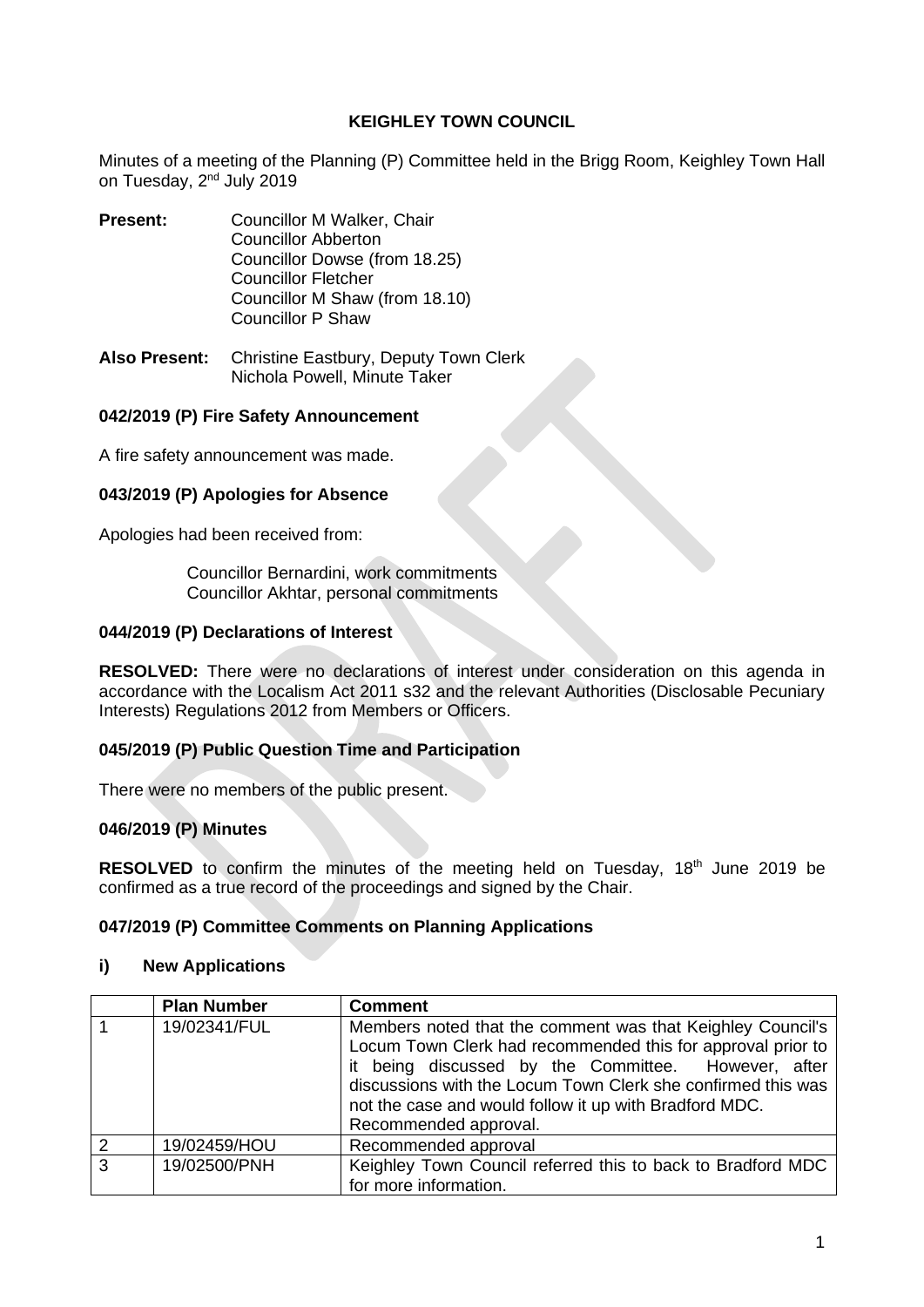| $\overline{4}$    | 19/02497/FUL | Keighley Town Council recommends refusal                     |
|-------------------|--------------|--------------------------------------------------------------|
| 5                 | 19/02514/ADV | Recommended approval                                         |
| 6                 | 19/02527/FUL | Recommended approval                                         |
|                   | 19/02516/LBC | Recommended approval                                         |
| 8                 | 19/02513/FUL | Recommended approval                                         |
| 9                 | 19/02553/PND | Keighley Town Council recommends refusal                     |
| 10                | 19/02589/HOU | Recommended approval                                         |
| 11                | 19/02646/HOU | Keighley Town Council recommends refusal                     |
| $12 \overline{ }$ | 19/02647/HOU | Keighley Town Council recommends refusal due to insufficient |
|                   |              | information                                                  |
| 13                | 19/02662/LBC | Recommended approval                                         |

# **ii) Applications Granted**

| $\mathbf{1}$   | 18/05102/FUL   | Land at Grid Ref 406033 440252 Marriners Walk, Keighley        |
|----------------|----------------|----------------------------------------------------------------|
|                |                | Construction of a two storey house and use of existing         |
|                |                | workshop for ancillary business purposes                       |
| $\overline{2}$ | 19/00445/FUL   | Land East of 12 Leach Way, Riddlesden                          |
|                |                | Residential development of land for five dwellings             |
| 3              | 14/05171/SUB07 | Oakbank School, Oakworth Road, Keighley                        |
|                |                | Submission of details required by Condition 13 (remediation)   |
|                |                | of permission 14/05171/FUL                                     |
| 4              | 14/02541/SUB05 | Land South of Stranmour, Occupation Lane, Keighley             |
|                |                | Detached bungalow with attached garage                         |
| 5              | 19/01636/FUL   | Motorworld, 83 Low Street, Keighley                            |
|                |                | Change of use to restaurant (A3) with construction of a single |
|                |                | storey rear extension, rear extraction flue and new aluminium  |
|                |                | shop frontage with internally mounted roller shutters          |
| 6              | 19/01731/HOU   | 21 Broomfield Road, Keighley                                   |
|                |                | Front and rear dormer windows                                  |
| $\overline{7}$ | 19/02016/FUL   | Octagon House, Bradford Road, Sandbeds, Keighley               |
|                |                | Changes to front elevation to include a new reception entrance |
|                |                | with new ramped and stepped access and changes to              |
|                |                | elevations to include new windows and door openings and        |
|                |                | construction iof single-storey side extension and two-storey   |
|                |                | double garage                                                  |
| 8              | 19/02067/PND   | Units 1-3 Cornmill Industrial Estate, Ingrow Bridge, South     |
|                |                | Street, Keighley                                               |
|                |                | Demolition of Units 1-3                                        |
| 9              | 17/03779/NMA01 | 2 Spring Place, Long Lee, Keighley                             |
|                |                | Non-material<br>amendment<br>planning<br>permission<br>to      |
|                |                | 17/03779//HOU to include extension of the rear patio           |
| 10             | 19/01799/FUL   | Land at Grey Scar Road, Oakworth                               |
|                |                | The replacement of an existing 15.0m lattice mast with a       |
|                |                | 20.0m high slimline lattice tower supporting 6 no antenna      |
|                |                | apertures, 4 no dishes together with internal works to the     |
|                |                | existing equipment cabinets and ancillary development thereto  |
|                |                | within the existing fenced compound                            |
| 11             | 19/01766/HOU   | Goff Well Farm, Goff Well Lane, Keighley                       |
|                |                | Annexe within grounds of dwelling                              |
| 12             | 19/01886/HOU   | 5 Hyde Grove, Keighley                                         |
|                |                | Proposed single storey rear extension                          |
| 13             | 19/01834/HOU   | 86 North Dean Road, Keighley                                   |
|                |                | Single storey rear extension and access ramp                   |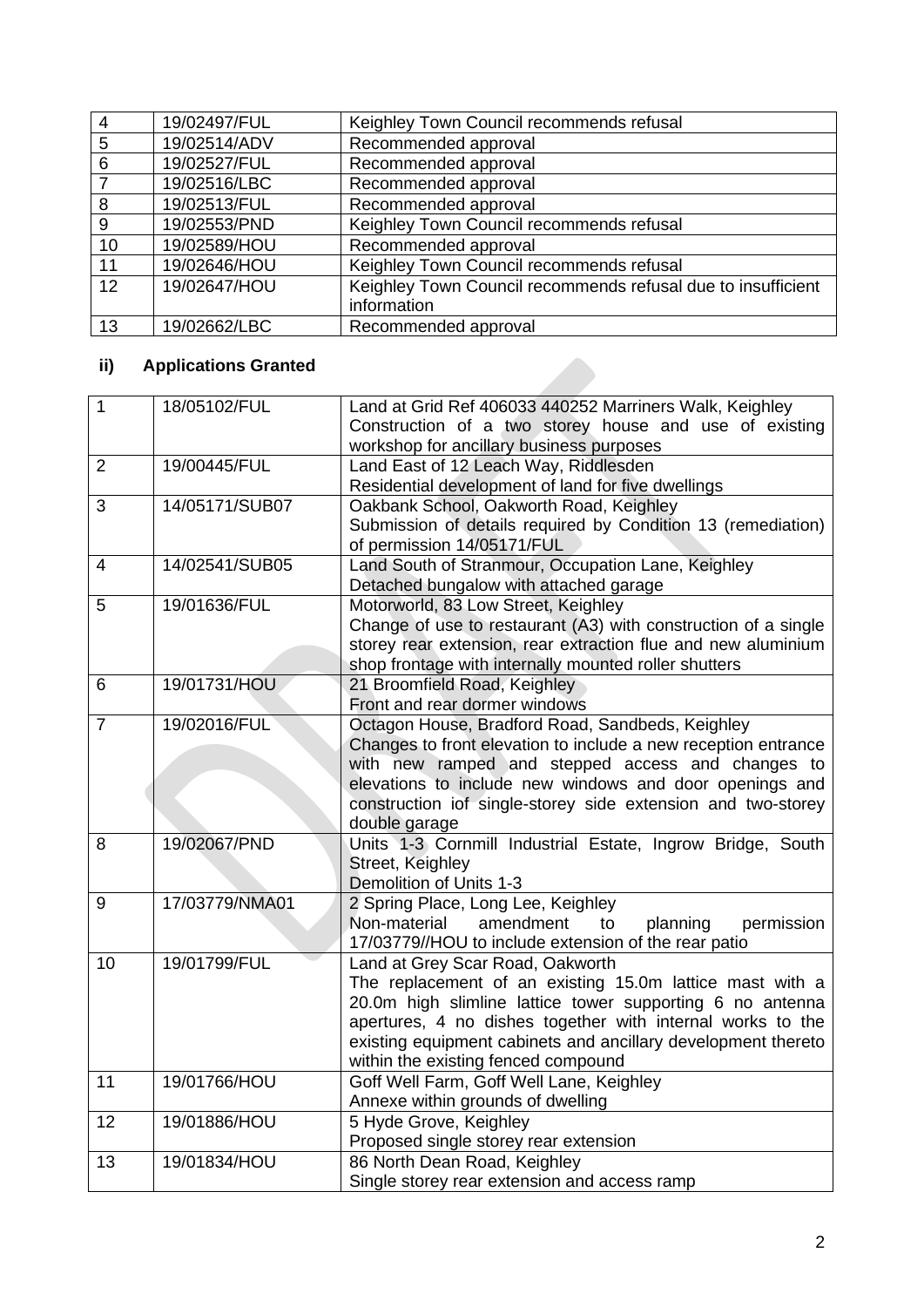| 14 | 19/01893/CLP   | Alicia House, Field Edge Lane, Riddlesden                                                                                                                                                                                                                                                                                                                                                                                                                                    |
|----|----------------|------------------------------------------------------------------------------------------------------------------------------------------------------------------------------------------------------------------------------------------------------------------------------------------------------------------------------------------------------------------------------------------------------------------------------------------------------------------------------|
|    |                | Single storey side extension                                                                                                                                                                                                                                                                                                                                                                                                                                                 |
| 15 | 19/01976/HOU   | Brackendale Banks Lane, Riddlesden                                                                                                                                                                                                                                                                                                                                                                                                                                           |
|    |                | Replacement of dormer window                                                                                                                                                                                                                                                                                                                                                                                                                                                 |
| 16 | 19/02090/VOC   | Site of former Braithwaite School, Braithwaite Road, Keighley<br>Variation of condition 14 (list of approved plans) of planning<br>permission 16/01826/MAF (as added by 16/01826/NMA02):<br>Amendments to the approved plans to incorporate variations to<br>the finished floor levels of 19 houses and 8 apartments:<br>introduction of various new or extended sections of retaining<br>walls topped with railings: realign highway retaining wall to the<br>entrance ramp |
| 17 | 17/06276/NMA03 | The Livery Rooms, North Street, Keighley<br>Non-material<br>amendment<br>planning<br>to<br>permission<br>17/06276/FUL to amend the beer garden levels so that the<br>raised section of land to the rear is level with Scott Street and<br>to include a small passenger lift to facilitate access for all                                                                                                                                                                     |
| 18 | 19/01900/FUL   | 30 Cavandish Street, Keighley                                                                                                                                                                                                                                                                                                                                                                                                                                                |
|    |                | Removal of white composite security panel, re-instating of                                                                                                                                                                                                                                                                                                                                                                                                                   |
|    |                | glazing with retention of ATM (retrospective)                                                                                                                                                                                                                                                                                                                                                                                                                                |
| 19 | 19/01901/LBC   | 30 Cavendish Street, Keighley                                                                                                                                                                                                                                                                                                                                                                                                                                                |
|    |                | Removal of white composite security panel, re-instating of                                                                                                                                                                                                                                                                                                                                                                                                                   |
|    |                | glazing with retention of ATM (retrospective)                                                                                                                                                                                                                                                                                                                                                                                                                                |
| 20 | 19/02182/TPO   | 14 Woodside, Keighley                                                                                                                                                                                                                                                                                                                                                                                                                                                        |
|    |                | T1 and T2 Beech - fell and remove                                                                                                                                                                                                                                                                                                                                                                                                                                            |
| 21 | 19/01902/ADV   | 30 Cavendish Street, Keighley<br>Integral illumination and screen to ATM fascia, internally<br>illuminated 'Free Cash Withdrawals' sign above ATM and blue<br><b>LED</b> halo illumination to surround                                                                                                                                                                                                                                                                       |
| 22 | 19/02087/HOU   | 17 East Avenue, Keighley                                                                                                                                                                                                                                                                                                                                                                                                                                                     |
|    |                | Construction of single storey rear extension                                                                                                                                                                                                                                                                                                                                                                                                                                 |
| 23 | 19/01927/FUL   | Ingrow First School, Broomhill Avenue, Keighley                                                                                                                                                                                                                                                                                                                                                                                                                              |
|    |                | Installation of new 2.5 metre high security fencing                                                                                                                                                                                                                                                                                                                                                                                                                          |
| 24 | 19/00336/OUT   | Land of Ryan Grove, Braithwaite Road, Keighley                                                                                                                                                                                                                                                                                                                                                                                                                               |
|    |                | Outline application for residential development of land (0.24ha)                                                                                                                                                                                                                                                                                                                                                                                                             |
|    |                | for six semi-detached dwellings requesting consideration of                                                                                                                                                                                                                                                                                                                                                                                                                  |
|    |                | access, layout and scale                                                                                                                                                                                                                                                                                                                                                                                                                                                     |

## **iii) Applications Refused**

|                | 19/01752/HOU | 217 Bradford Road, Riddlesden, Keighley<br>Two storey side and single storey rear extension   |
|----------------|--------------|-----------------------------------------------------------------------------------------------|
| $\overline{2}$ | 19/01882/HOU | Royds View, Carlton Grove, Thwaites Brow, Keighley<br>Single-storey front and rear extensions |
| $\overline{3}$ | 19/01809/FUL | 2-4 Rectory Row, Keighley<br>Conversion of basement into one flat                             |

## **iv) Other Planning Matters**

There were no other planning matters to discuss.

## **048/2019 (P) Delegation of Comments on Planning Applications**

There were no planning applications to delegate.